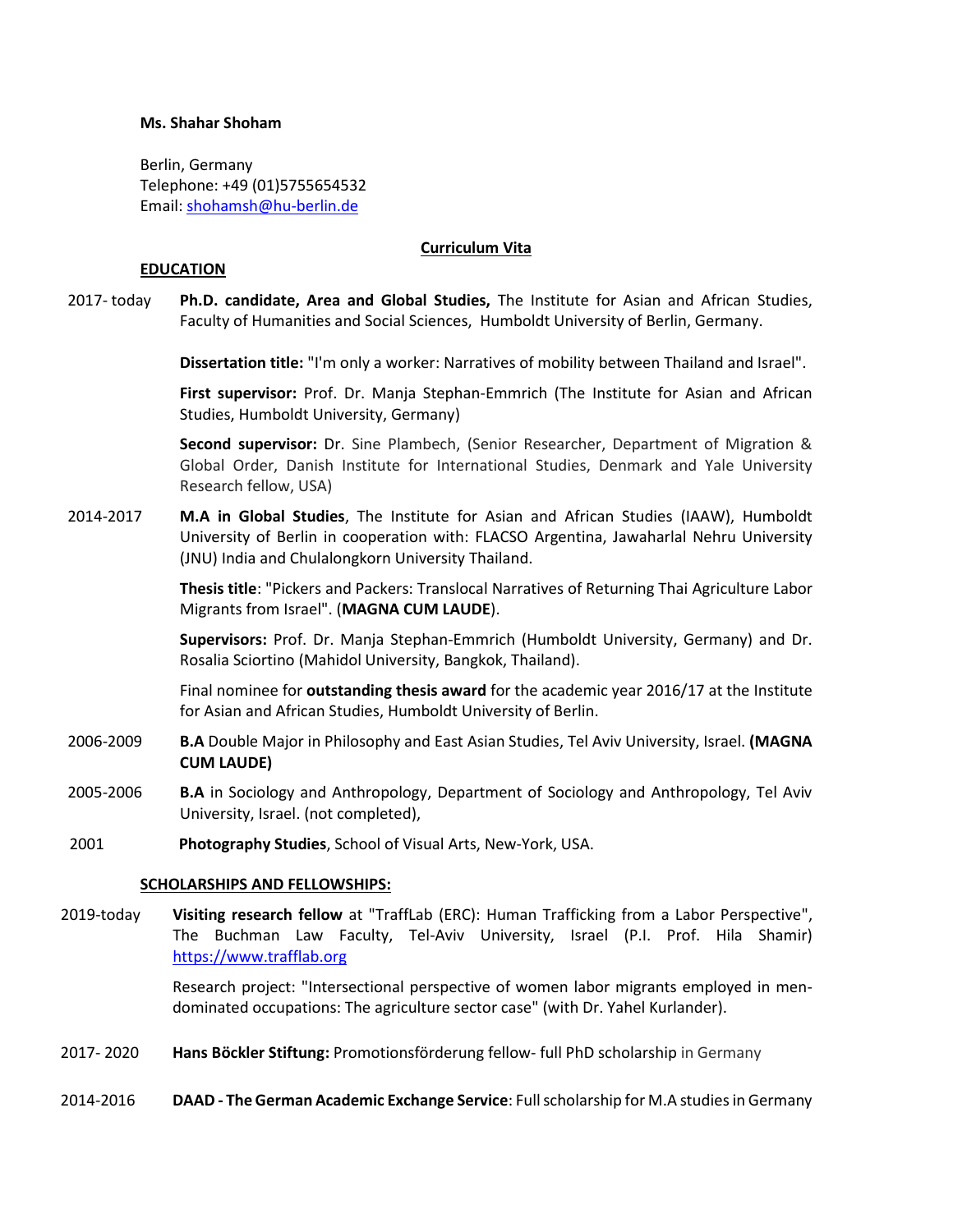# **PUBLICATIONS:**

# **Peer-Reviewed Journals:**

- Nakash Ora, Benjamin Langer, Mayaan Nagar, Shahar Shoham, Ido Lurie, Nadav Davidovitch (2015). "Exposure to traumatic experiences among asylum seekers from Eritrea and Sudan during migration to Israel". *Journal of Immigrant and Minority Health*, Volume 17, Issue 4 , pp [1280-1286.](http://link.springer.com/journal/10903/17/4/page/1) doi:10.1007/s10903-014-0022y
- Birger, Lior, Liat Bolzman, and Shahar Shoham. "Psycho-social dimensions of externalization policies: Journey narratives of Eritrean Refugees who left Israel for Rwanda and reached Europe." (In submission, equal contribution of authors).
- Yahel Kurlander, Shahar Shoham and Matan Kaminer. "Crucial Yet Disavowed: Three Decades of Relations between Israeli Farmers and Thai Migrant Workers*."* (In submission)

# **Selected Reports and Policy Papers:**

- Shoham, Shahar and Hanny Ben Israel (2020). Chapter 9: Family and Community. In: Hila Shamir and Maayan Niezna (eds.), **An Alternative Anti-Trafficking Action Plan: A Proposed Model Based on a Labor Approach to Trafficking**, TraffLab(ERC) Research Group Policy Paper, Tel Aviv University. [\[Hebrew\]](https://5b95acaf-0ac7-4d09-b46a-a0f0163d0c70.filesusr.com/ugd/11e1f0_881bce3515e64a0892eb759b23bc9745.pdf) [\[Abstract](https://5b95acaf-0ac7-4d09-b46a-a0f0163d0c70.filesusr.com/ugd/11e1f0_71fd76d168d64084be1d5cb4958091ea.pdf) in Englis[h\]](https://5b95acaf-0ac7-4d09-b46a-a0f0163d0c70.filesusr.com/ugd/11e1f0_71fd76d168d64084be1d5cb4958091ea.pdf)
- Birger, Lior, Shahar Shoham and Liat Bolzman (2018). *"' Better a prison in Israel than dying on the way' - Testimonies of refugees who "voluntarily" departed Israel to Rwanda and Uganda and Gained Protection in Europe."* Humboldt Universität zu Berlin <http://dx.doi.org/10.18452/20087> (equal contribution of authors)
- Human Rights Watch and Physicians for Human Rights-Israel (contributor)." *Israel: Asylum Seekers Blocked at Border Eritreans Pushed Back to Egypt, Despite Risk of Abuse***"** 28 October 2012, U.S. <http://www.hrw.org/news/2012/10/28/israel-asylum-seekers-blocked-border>
- Hotline for migrant workers and Physicians for Human Rights Israel (co-author) *"Tortured in Sinai, Jailed in Israel- Detention of Torture and Slavery Survivors under the Anti Infiltration Law."* October 2012, Israel [http://hotline.org.il/en/publication/tortured-in-sinai-jailed-in](http://hotline.org.il/en/publication/tortured-in-sinai-jailed-in-israel/)[israel/](http://hotline.org.il/en/publication/tortured-in-sinai-jailed-in-israel/)

# **Articles:**

- Shoham, Shahar, Liat Bolzman and Lior Birger (2018). "Moving under Threats: The Treacherous Journeys of Refugees who 'Voluntary' Departed from Israel to Rwanda and Uganda and Reached Europe." In Border Criminologist Blog, Oxford Law Faculty, England. [https://www.law.ox.ac.uk/research-subject-groups/centre-criminology/centreborder](https://www.law.ox.ac.uk/research-subject-groups/centre-criminology/centreborder-criminologies/blog/2018/10/moving-under)[criminologies/blog/2018/10/moving-under](https://www.law.ox.ac.uk/research-subject-groups/centre-criminology/centreborder-criminologies/blog/2018/10/moving-under)
- Shoham, Shahar, Liat Bolzman and Lior Birger (2018). "Coded Journeys: Using MAXQDA to analyze testimonies of refugees who "voluntary" departed Israel to Rwanda and Uganda and gained protection in Europe." Guest blog post. [https://www.maxqda.com/coded](https://www.maxqda.com/coded-journeys)**[journeys](https://www.maxqda.com/coded-journeys)**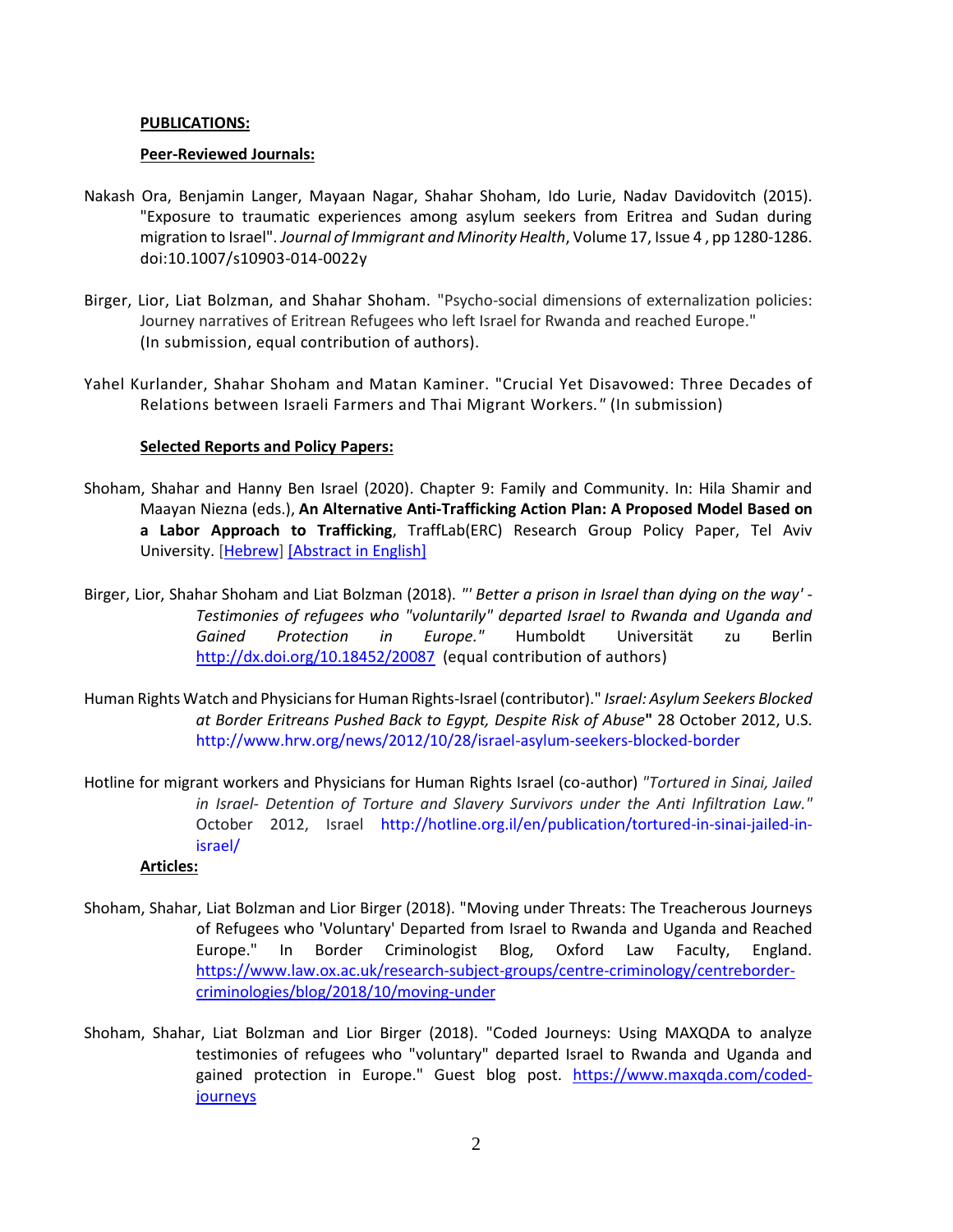Shoham, Shahar (2015) "What Syrian Refugees Have to Say about Coexistence with Israel." The Forward, 6.September 2015, U.S.<http://forward.com/author/shahar-shoham/>

Shoham, Shahar (2015) "They're butchering us—only open borders will save us." +972 Magazine, 9 September 2015, Israel <http://972mag.com/theyre-butchering-us-only-open-borders-will-save-us/111557/>

### **SELECTED CONFERENCES, WORKSHOPS AND LECTURES**

#### **Papers Presented at Academic Conferences:**

- 2021 **"The Superman college: Migration as development agenda in Thailand yo Israel labor migration regime".** AAS 2021 Annual Conference, Association for Asian Studies, USA. 2020 **"I'm Only a Worker: Rural to rural migration narratives of returning Thai farmworkers**  from Israel". 22<sup>nd</sup> South East Asia Program Graduate Conference, Cornell University, USA. 2020 **The Step of the Univery of American Contact Step 2020** Constants Tom Being 2020 Constants Tom Being (only) European Association of Social Anthropologist" (EASA) Biennial Conference. Lisbon University, Portugal**.** 2019 **"Working and Living in the Rural Margins: Understanding 30 years of Thailand-Israel labor migration through return narrative".** Institute's curriculum, Institute for Population and Social Research (IPSR), Mahidol University, Bangkok, Thailand. 2019 **"Images from the Fields: Representations of Thai Migrant Labor in Israel",** Trafflab (ERC) colloquium, Tel Aviv University Law faculty, Israel. Part of the session on "Visual Ethnography: On visual documentation of your research" 2018 "**Participation from Afar: Rural to Rural Translocal Acts of Solidarity between Thai Farm Migrant Workers in Israel and their Village Community in Isaan".** Trans Re conference: "Adaptation in Motion: Linking Climate Change, Migration and Resilience". Bonn University, Germany 2018 **"'Nowhere to Go': Rural to Rural Agriculture Work Migration from Thailand to Israel".** 15<sup>th</sup> European Association of Social Anthropologist" (EASA) Biennial Conference:" Staying, Moving, Settling". Stockholm University, Sweden**.** 2018 **"Merit making from the fields: Translocal acts of solidarity and belonging between Thai migrant farmworkers in Israel and their community of origin."** The 5th Ruppin International Conference on Immigration and Social Integration: "Migration in a changing global world". Ruppin Academic Center, Israel
- 2017 **"Pickers and Packers from Thailand to Israel and Back: research presentation".** International Summer Academy: "Labour, Rights, and Mobility" of "Re: Work: Human Life Cycle in Global History", Käte Hamburger Collegia for research in the social sciences (BMBF). Taken place in Buenos Aires, in cooperation with the National University of General San Martín in Buenos Aires.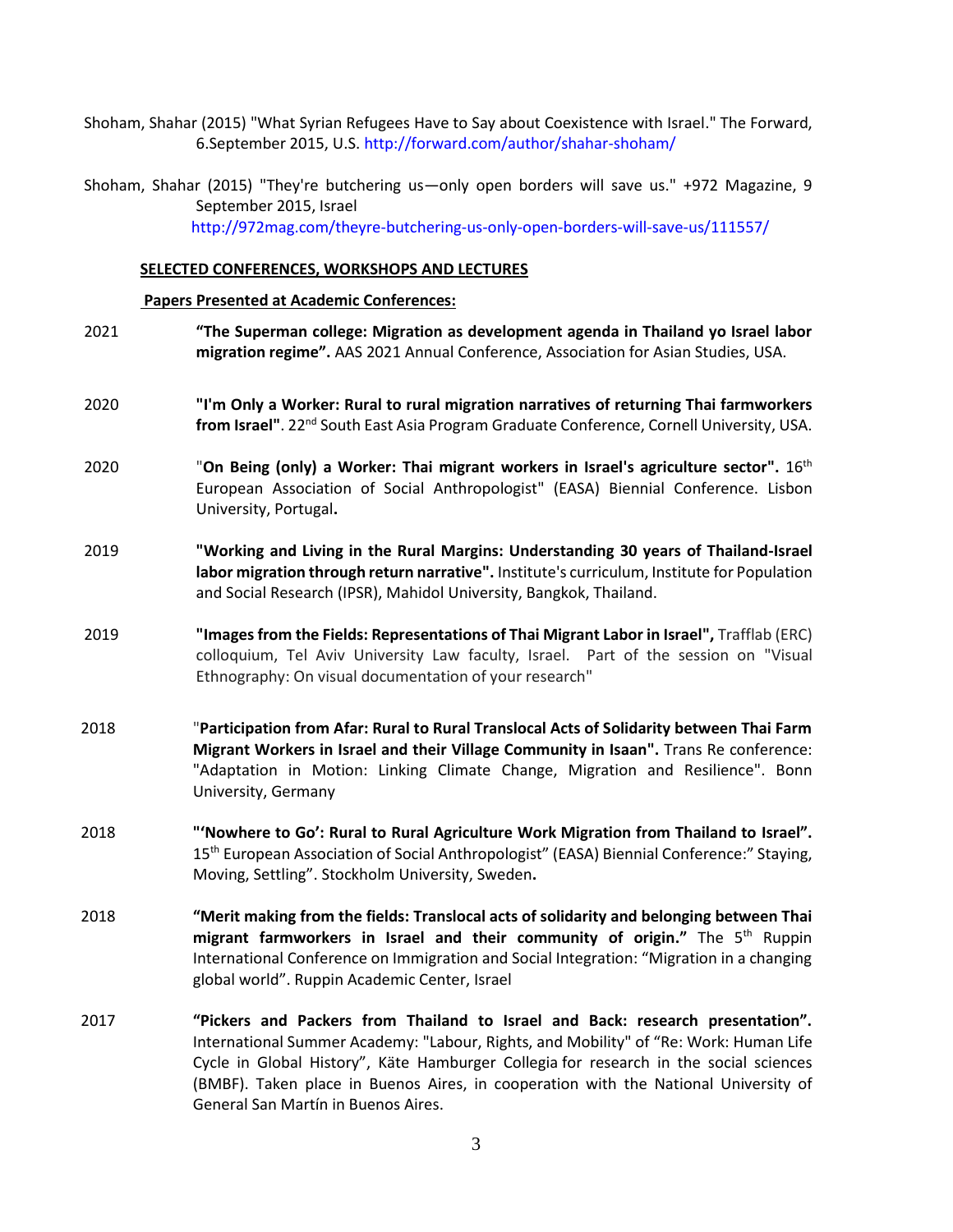- 2017 **"Translocal narratives of Thai farm migrant workers in Israel".** Seminar for Researchers on Thai Migration in Israel. Rosa Luxemburg Foundation, Tel Aviv, Israel.
- 2012 Panelist at the panel **"Voices from the field- round table on social integration of refugees in Israel"** The 2<sup>nd</sup> Ruppin Academic Center International conference on Migration and Integration, Israel.

### **Invited Non-Academic Conferences and Lectures:**

- 2018 **"Migration experiences from Thailand to Israel and Back"**, Center for International Migration and Integration (CIMI), Jerusalem, Israel.
- 2018 **"30 years of migration from Thailand to Israel",** SEA Junction, Bangkok, Thailand.
- 2015 **"Refugees struggle for rights in Israel"**, New Delhi, India.
- 2014 **"Refugees in Israel"**, FLASCO, Buenos-Aires, Argentina.
- 2011-2014 **"Annual reporting to UNHCR headquarter on verity issues related to refugees in Israel",** annual participation as the representative of Israeli Human Rights organizations, the annual UNHCR consultation with NGOs at the UNHCR world headquarters in Geneva, Switzerland.
- 2013 **"The history of NGOs promoting refugees and migrants' rights in Israel",** Minister of health conference on promoting access to AVR treatment to HIV/AIDS migrant patients in Israel, Shiba Hospital, Israel.
- 2013 **"Unhealthy Status: Ten years for the amendment to the citizenship law and its effect on Palestinian women in Israel",** Physicians for Human Rights conference about the 10 years anniversary of the amendment to the citizenship law, Tel-Aviv, Israel.
- 2013 **"Social Residency: securing access to public health and welfare services for refugees and migrants in Israel",** Special meeting of the Knesset, the Israeli parliament committee for foreign workers with the Minister of Health Yael German, Jerusalem, Israel.
- 2012 **"Hostage, Torture and Rape in the Sinai Desert: Human Trafficking of Eritrean refugees on the way to Israel**", Regional conference on Migration (Encuentro Confederal De Migrationes) held by Caritas Spain, Madrid, Spain.
- 2012 **Three weeks speaking and advocacy tour around the USA promoting refugee rights in Israel** on behalf of "Physicians for Human Rights-Israel", organized by the New Israel Fund, in NYC, Washington DC and San Francisco, USA.
- 2011 **"Tortured in Sinai, Jailed in Israel"**, part of the lecture series "Transparent Patientshealth-related issues of status less migrants and refugees in Israel", Shiba Hospital's Refugee rights course, Israel.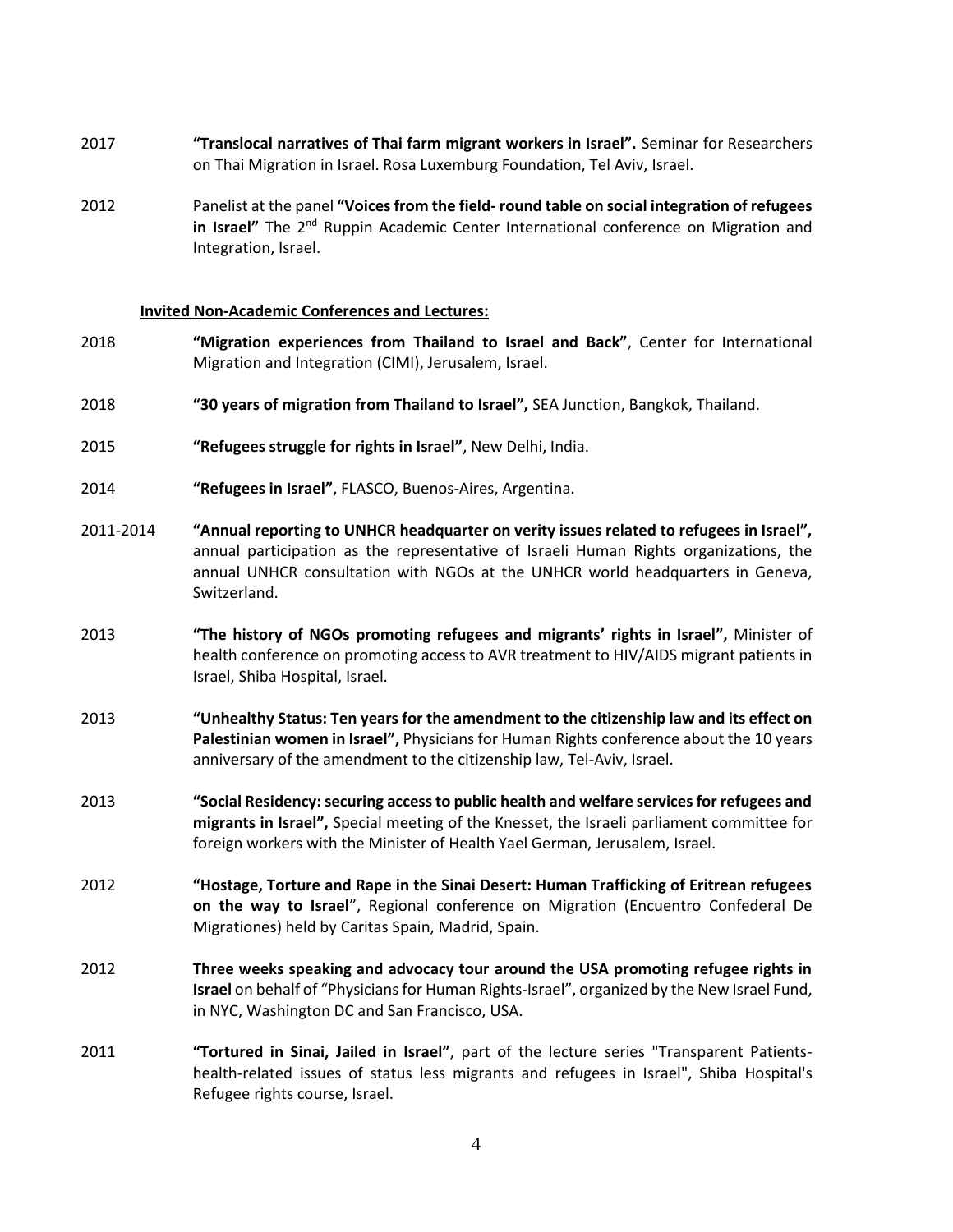### **Selected Media Interviews:**

- **Frankfuter Allgemeine Zaitung, Germany**: Tomik, Stefan and Jochin Stahnk "*Auf der Welt Verloren"*, 5 February.2018 [http://www.faz.net/aktuell/politik/fluechtlinge-aus-eritrea-abschiebung](http://www.faz.net/aktuell/politik/fluechtlinge-aus-eritrea-abschiebung-aus-israel-nach-ruanda-15433849.html)[aus-israel-nach-ruanda-15433849.html](http://www.faz.net/aktuell/politik/fluechtlinge-aus-eritrea-abschiebung-aus-israel-nach-ruanda-15433849.html)
- **+972 magazine, Israel**: Leifer, Jushua :*"Asylum seekers sent to Rwanda warn: 'If you don't want to die, stay in Israel'"* 2 February 2018 [https://972mag.com/asylum-seekers-who-left-israel](https://972mag.com/asylum-seekers-who-left-israel-warn-if-you-dont-want-to-die-stay-in-israel/132847/)[warn-if-you-dont-want-to-die-stay-in-israel/132847/](https://972mag.com/asylum-seekers-who-left-israel-warn-if-you-dont-want-to-die-stay-in-israel/132847/)
- **Haaretz, Israel**: Zur, Yardan and Shai Zilber: "*Theft, Extortion and Death: The Agonizing Stories of Refugees Israel Deported to Africa".*25 November 2017 [https://www.haaretz.com/israel](https://www.haaretz.com/israel-news/.premium.MAGAZINE-the-agonizing-stories-of-refugees-israel-deported-to-africa-1.5626827)[news/.premium.MAGAZINE-the-agonizing-stories-of-refugees-israel-deported-to-africa-](https://www.haaretz.com/israel-news/.premium.MAGAZINE-the-agonizing-stories-of-refugees-israel-deported-to-africa-1.5626827)[1.5626827](https://www.haaretz.com/israel-news/.premium.MAGAZINE-the-agonizing-stories-of-refugees-israel-deported-to-africa-1.5626827)
- **Medico International:** Cohen, Tsafrir: *"Die Offene Klinik der Ärzte für Menschenrechte - Israel Afrikanische Folteropfer aus dem Sinai, Flüchtlinge, Migranten und das Recht auf Gesundheit- interview mit Shahar Shoham"* (German), Medico International,14 August 2013, Germany [https://www.medico.de/die-offene-klinik-der-aerzte-fuer-menschenrechte-israel-](https://www.medico.de/die-offene-klinik-der-aerzte-fuer-menschenrechte-israel-14623/)[14623/](https://www.medico.de/die-offene-klinik-der-aerzte-fuer-menschenrechte-israel-14623/)
- **Hinuhit 23**,Israeli T.V. channel: Gabai, Gal (T.V. interview- Hebrew) Gabai, Gal *" Transparent Patient, Ten of Thousands Refugees with no Medical Treatment"* , November 2013, Israel <https://www.youtube.com/watch?v=rK3D0nEwU38>
- **Haaretz**: Even, Dan:. *"Health Ministry: Israel Immigration Police 'Ambushing' Africans"*, 10 January 2013, Israe[l http://www.haaretz.com/news/national/health-ministry-israel-immigration](http://www.haaretz.com/news/national/health-ministry-israel-immigration-police-ambushing-africans.premium-1.492991)[police-ambushing-africans.premium-1.492991](http://www.haaretz.com/news/national/health-ministry-israel-immigration-police-ambushing-africans.premium-1.492991)
- **New York Times** : Lynch, Sarah. "*Sinai Becomes Prison for African Migrants".* New York Times, 31 October 2012, U.[S http://www.nytimes.com/2012/11/01/world/middleeast/01iht-m01](http://www.nytimes.com/2012/11/01/world/middleeast/01iht-m01-sinai-migrants.html?pagewanted=all&_r=0) [sinai-migrants.html?pagewanted=all&\\_r=0](http://www.nytimes.com/2012/11/01/world/middleeast/01iht-m01-sinai-migrants.html?pagewanted=all&_r=0)
- **The Guardian** : [Greenwood,](https://www.theguardian.com/profile/phoebe-greenwood) Phoebe. *"Egyptian authorities look the other way as Bedouin kidnap refugees".* The Guardian, 14 February, 2012, U.K <http://www.guardian.co.uk/world/2012/feb/14/egypt-bedouin-kidnap-refugees-israel>
- **A.P.:** Hadid, Dia. *"African migrants tortured in Egypt's Sinai desert"* A.P., 16 February 2012, Israel [http://www.boston.com/news/world/middleeast/articles/2012/02/16/african\\_migrants](http://www.boston.com/news/world/middleeast/articles/2012/02/16/african_migrants_tortured_in_egypts_sinai_desert/?page=full) tortured in egypts sinai desert/?page=full
- **BBC Radio** (radio interview) *"Sinai camps".* BBC Radio, January 2012, U.K [https://soundcloud.com/phr](https://soundcloud.com/phr-israel/shahar-shoham-sinai-camps-bbc)[israel/shahar-shoham-sinai-camps-bbc](https://soundcloud.com/phr-israel/shahar-shoham-sinai-camps-bbc)